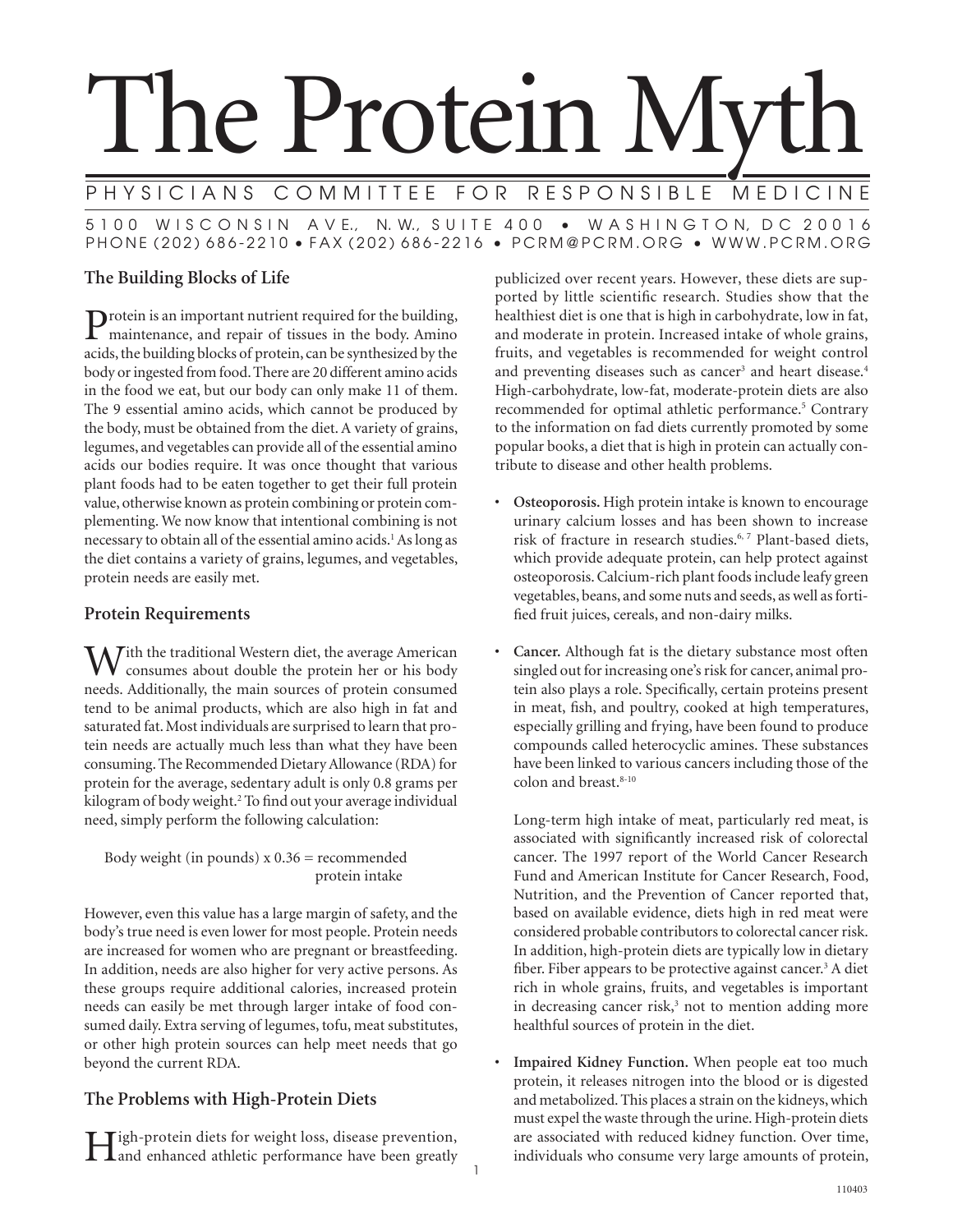particularly animal protein, risk permanent loss of kidney function. Harvard researchers reported recently that highprotein diets were associated with a significant decline in kidney function, based on observations in 1,624 women participating in the Nurses' Health Study. The good news is that the damage was found only in those who already had reduced kidney function at the study's outset. The bad news is that as many as one in four adults in the United States may already have reduced kidney function, suggesting that most people who have renal problems are unaware of that fact and do not realize that high-protein diets may put them at risk for further deterioration. The kidney-damaging effect was seen only with animal protein. Plant protein had no harmful effect.<sup>11</sup>

 The American Academy of Family Physicians notes that high animal protein intake is largely responsible for the high prevalence of kidney stones in the United States and other developed countries and recommends protein restriction for the prevention of recurrent kidney stones.<sup>12</sup>

- **Heart Disease.** Typical high-protein diets are extremely high in dietary cholesterol and saturated fat. The effect of such diets on blood cholesterol levels is a matter of ongoing research. However, such diets pose additional risks to the heart, including increased risk for heart problems immediately following a meal. Evidence indicates that meals high in saturated fat adversely affect the compliance of arteries, increasing the risk of heart attacks.13 Adequate protein can be consumed through a variety of plant products that are cholesterol-free and contain only small amounts of fat.
- **Weight Loss Sabotage.** Many individuals see almost immediate weight loss as a result of following a high-protein diet. In fact, the weight loss is not a result of consuming more protein, but by simply consuming fewer calories. Over the long run, consumption of this type of diet is not practical as it can result in the aforementioned health problems. As with any temporary diet, weight gain is often seen when previous eating habits are resumed. To achieve permanent weight loss while promoting optimal health, the best strategy involves lifestyle changes including a low-fat diet of grains, legumes, fruits, and vegetables combined with regular physical activity.

## **Protein Checklist**

High-protein diets are unhealthy. However, adequate but<br>
interverses amounts of protein to maintain body tissues, including muscle, are still important and can be easily achieved on a vegetarian diet. If you are uncertain about the adequacy of protein in your diet, take inventory. Although all protein needs are individual, the following guidelines can help you to meet, but not exceed, your needs.

• **Aim for 5 or more servings of grains each day.** This may include 1⁄2 cup of hot cereal, 1 oz. of dry cereal, or 1 slice of bread. Each serving contains roughly 3 grams of protein.

- **Aim for 3 or more servings of vegetables each day.** This may include 1 cup of raw vegetables, 1⁄2 cup of cooked vegetables, or 1⁄2 cup of vegetable juice. Each serving contains about 2 grams of protein.
- **Aim for 2 to 3 servings of legumes each day.** This may include 1⁄2 cup of cooked beans, 4 oz. of tofu or tempeh, 8 oz. of soymilk, and 1 oz. of nuts. Protein content can vary significantly, particularly with soy and rice milks, so be sure to check labels. Each serving may contain about 4 grams to 10 grams of protein. Meat analogues and substitutes are also great sources of protein that can be added to your daily diet.

## **Healthy Protein Sources (in grams)**

| 15.2 |
|------|
| 4.6  |
| 5.6  |
| 14.5 |
| 17.9 |
| 8.0  |
| 11.0 |
| 24.0 |
| 5.4  |
| 15.7 |
| 19.9 |
| 27   |
|      |

*\*A vegetarian product made from wheat gluten; protein value from manufacturer's information*

*Source: J.A.T. Pennington,* Bowes and Church's Food Values of Portions Commonly Used*, 17th ed. (Philadelphia: J.B. Lippincott, 1998).*

# **Protein-Rich Recipes**

## **Split Pea Barley Soup**

Makes about 3 quarts

Barley adds great texture to this simple one-pot soup.

|                | cups split peas               |
|----------------|-------------------------------|
| 1/2            | cup hulled or pearled barley  |
| 8              | cups water or vegetable broth |
| 1              | medium onion, chopped         |
| $\mathfrak{D}$ | celery stalks, sliced         |
| 1              | teaspoon ground cumin         |
| 1              | teaspoon basil                |
| 1              | teaspoon thyme                |
| 1/4            | teaspoon black pepper         |
| $1 - 1/2$      | teaspoons salt                |

In a large pot, combine peas, barley, water, onion, celery, cumin, basil, thyme, and black pepper. Cover loosely and simmer, stirring occasionally, until peas are tender, about 1 hour.

Transfer 4 cups to a blender and process until smooth. You may have to do this in a couple of batches. Fill blender no more than half full and hold lid on firmly. Return to pot, add salt, and serve.